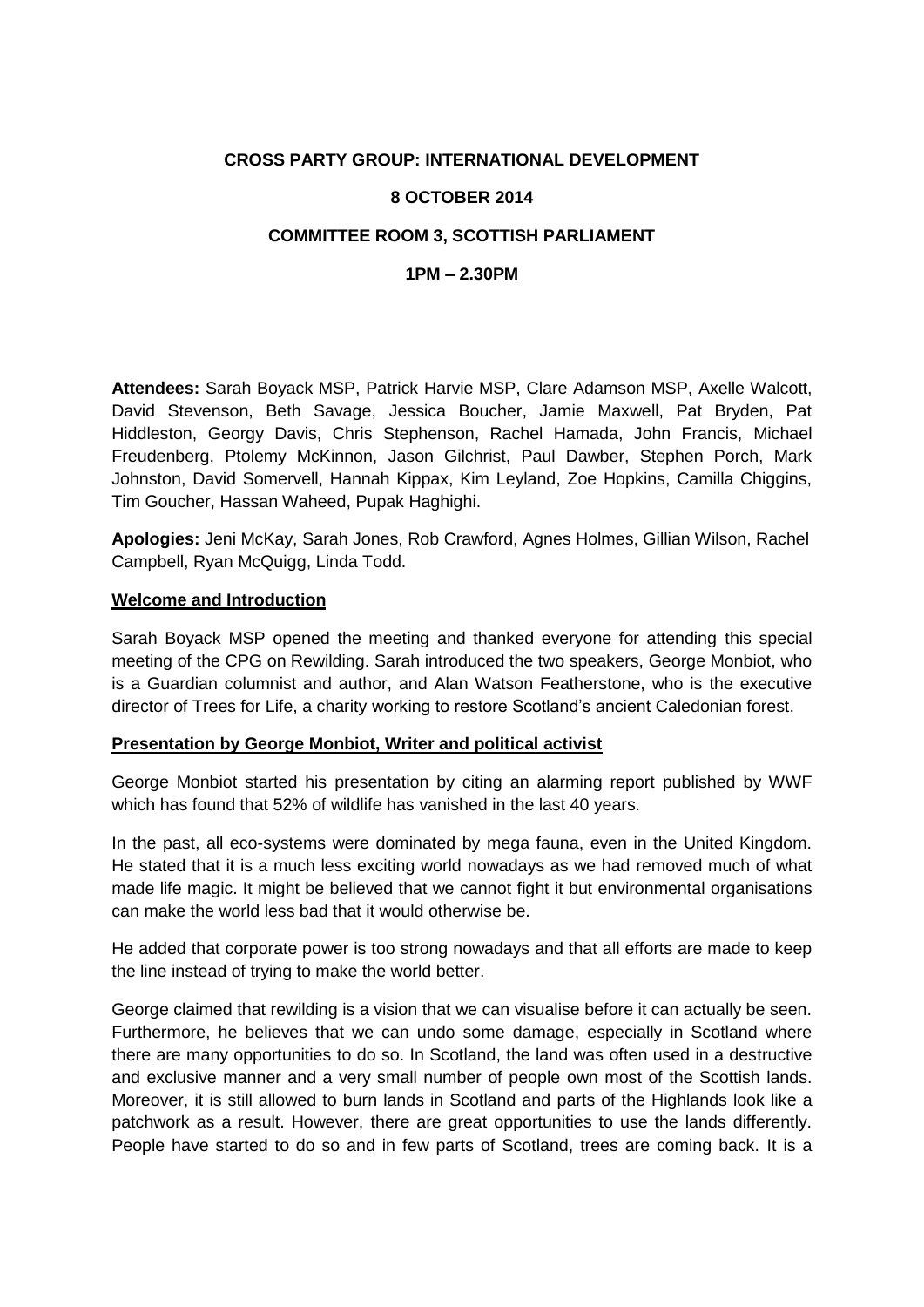starting point for the vision of a better world and local economies could benefit from it. Rewilding of that kind would revitalise the land but also the local economy.

George ended his presentation by stating that rewilding is a positive vision to aim for, you can see the good thing you are aiming at.

## **Presentation by Alan Featherstone, Executive director, Trees for Life**

Alan Featherstone started his presentation showing a photograph of the earth taken in the late 1960s. Most of it is desertified lands. It is far from the picture it could have been a long time ago when many extinct species were still alive. Alan argued that this photograph constitutes a call for help, it is the picture of a wounded world.

Alan argued that the need for rewilding is pressing. The percentage of original forest remaining in the world is extremely small. For instance, only 3% of the Caledonian Forest is left in Scotland even though forests are the home of wildlife.

Alan continued his presentation stating that many species are disappearing and that this is a symptom of a dying world. For example, American bison reduced from 30 million in 1800 to 1,000 in 1889. He claimed that we are drastically damaging the capacity of our planet to support life. Many species have become extinct recently, one of the latest examples being the Western black rhinoceros. He added that species are vanishing every day, some that we have not even ever heard of. Alan contrasted the sending of two recent space missions with the purpose to find life on Mars with the lack of care about all the life disappearing on earth.

As in many other parts of the world, Scotland's forests and wildlife are in a degraded condition. There was a massive environmental degradation and depopulation in the Highlands. His organisation, Trees for Life, has worked for 25 years to try to reforest Scotland. Alan showed two photographs to the audience that were taken at 25 years difference. On the first one we can only see dead Scots pines in a dying forest and on the second one of the same area we can see a new generation of pines now growing healthily thanks to protection. His organisation tries to restore healthy natural habitats from what he called geriatric forests. Alan explained that rewilding is about allowing natural ecological processes to prevail again. It is very simple, help the land to recover, give the nature a chance. Planting trees is sometimes necessary when the nature cannot regenerate itself and his organisation has now planted 1.2 million trees. When the trees recover, the wildlife comes back. Rewilding entails the recovery of the whole ecosystem and even permit the first record of species in Scotland.

Alan believes that the connection with the nature is very important and often missing in people's life. Taking part in rewilding brings hope and connects people with nature. People are really waking up to that and it might be linked to a greater sense of self-determination. He argued that Scotland has to be in a prime position to provide a positive role model.

Alan concluded that we must pass on a viable earth to the next generations. We are the generation who will make the difference. We need to revitalise and restore the planet.

#### **Question and Answer session**

*A range of questions were asked following the presentation. Please note that it is not the intention of the minutes to record a verbatim account.*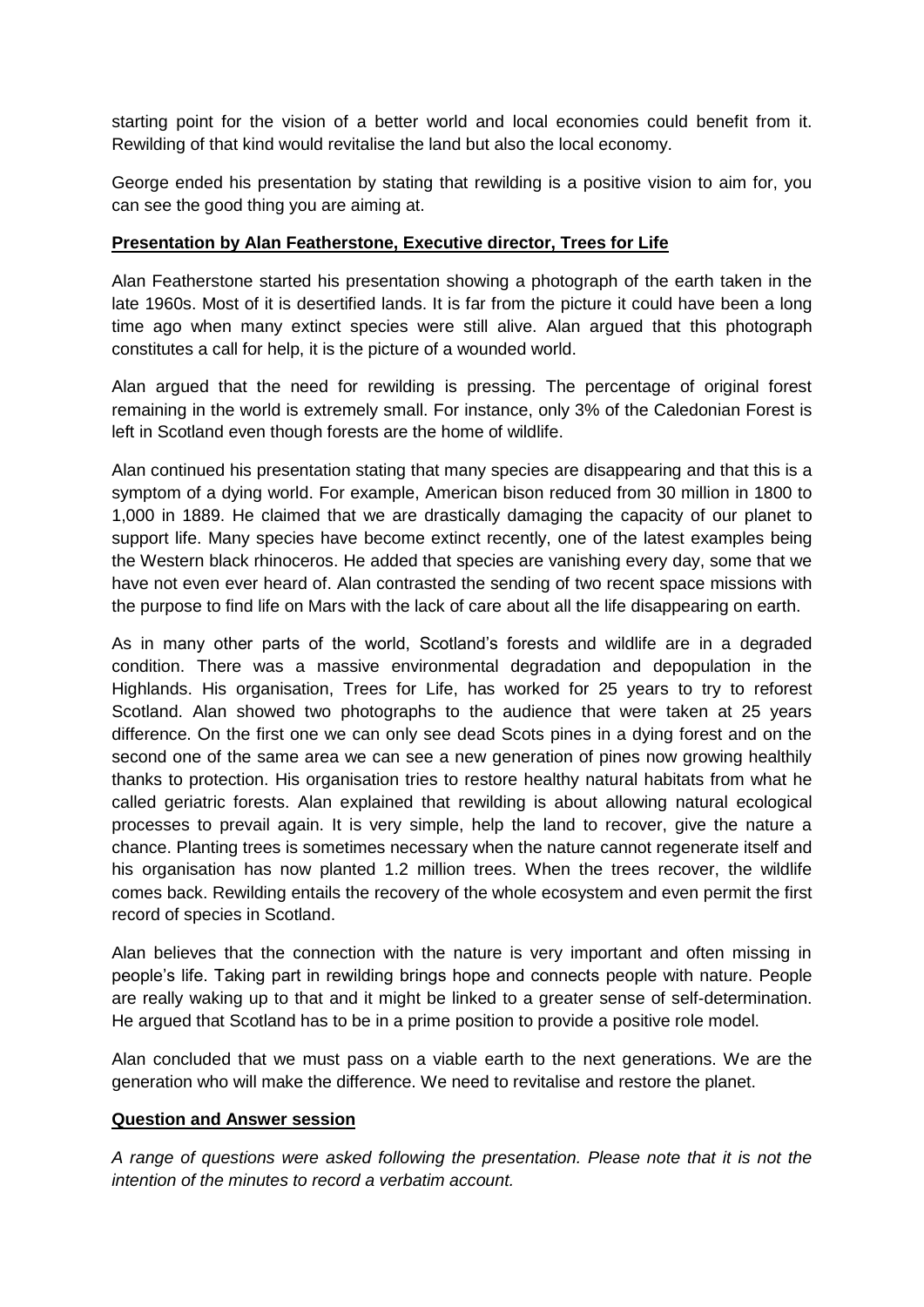**Patrick Harvie MSP** highlighted the significance of the photographs showed by Alan which show the time scale for the land to start recovering. The problem is that political decisions are often short-term ones and it might feel normal to us that the earth looks like this.

**George Monbiot** made the point that we usually normalise the state of the world when we grow up. Most of the conservation groups would like the land to look like it was 100 years ago. But, why just protecting the life that was there 100 years ago? It is time to open people's minds. With a new vision, people can be inspired further. He argued that here is a constitutional resistance from NGOs.

**Alan Featherstone** added that his organisation has a '250 year's' vision and time frame, as that is the average life expectancy of Scots pine trees. But, in politics, short-time frames prevailed because of the next elections. We are sacrificing the future for satisfaction in the present. But we should ask ourselves, what are we going to pass on. He said that he is not blaming the past people but that we can no longer continue like this. Environment and ecology are still a very small part of economy and this should be changed: economy should no longer be the centre of the universe.

**John Francis** made the point that after observing in 1990 that there was a serious loss of habitats in Scotland, in 1991, legislation was introduced to protect key lands, which represents 20% of the lands in Scotland. It was a difficult battle against the forest industry.

**Michael Freudenberg** highlighted that in some East African countries, people are planting trees and the transformation is fabulous.

**Rachel Hamada** raised the concern that the New Alliance might not be a good thing.

**Alan Featherstone** stated that rewilding can only realistically happen if it is the local people who do it and added that there are three key elements of rewilding: local people, indigenous species, employment and local activities.

**George Monbiot** claimed that the New Alliance is an attempt from the government and corporations to reposition themselves as part of the solution and not as part of the problem. They want to monopolise the local market of the area of intervention. Corporate power is a threat. He raised concerns about the Transatlantic Trade and Investment Partnership (TTIP) as the government would have to follow a set of rules that could prevent it from protecting its own people.

**Sarah Boyack MSP** highlighted the recent creation of the first national parks in Scotland and handed over to Patrick Harvie MSP.

**David Stevenson** made the point that when he sees the earth from space, what he sees is a lot of water. What about rewilding the seas and oceans?

**Paul Dawber** stated that the referendum was a very exciting period and wondered how to create a momentum for rewilding.

**Alan Featherstone** made the point that the scale of destruction in the sea is huge, 2/3 of fish stocks are overfished. We have moved down the fish chain and the consequences of that are very important. Rewilding can be only successful if we cut significantly our footprint and if we give more space to other species. All individuals should take responsibility to